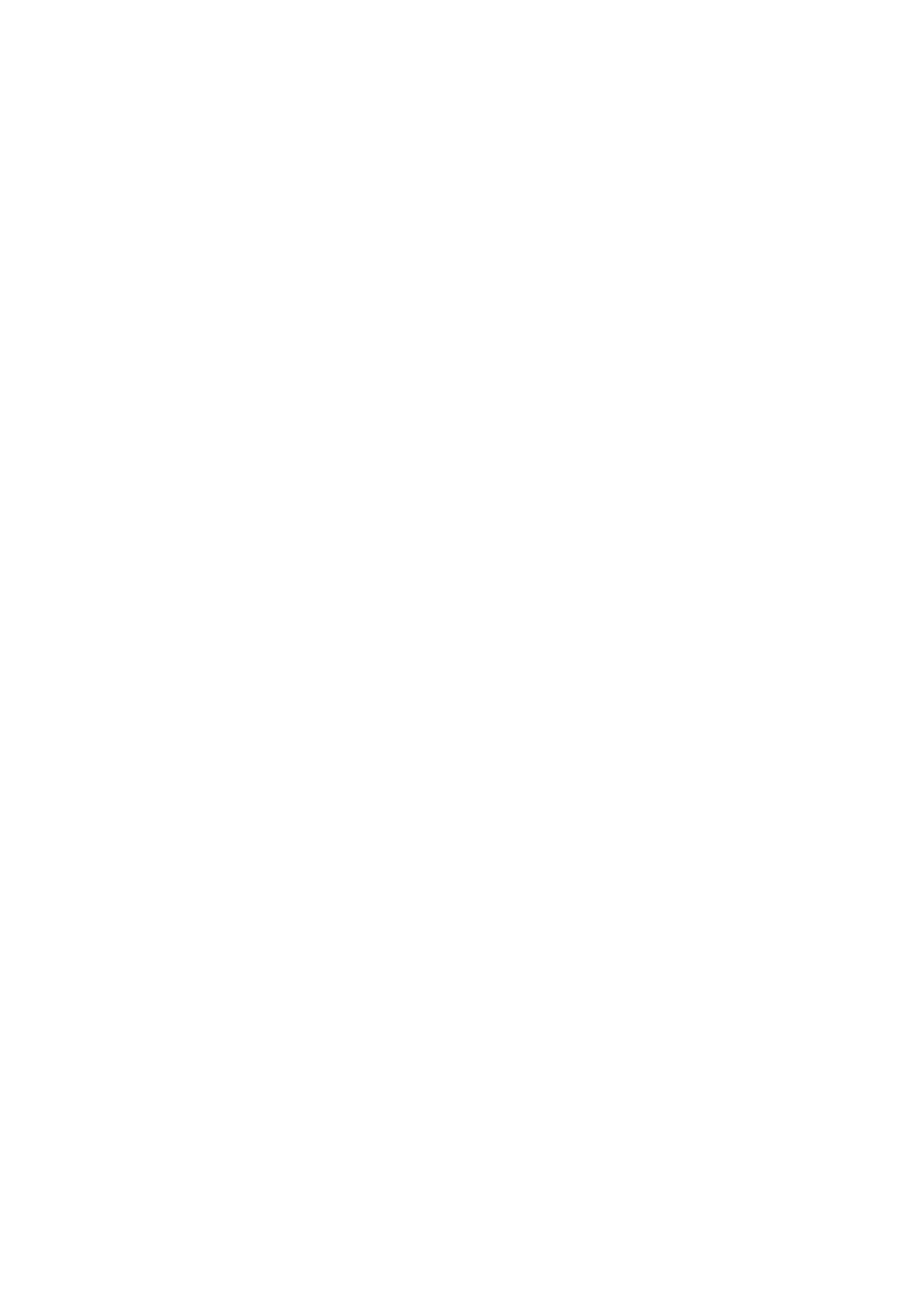

## Post-legislative assessment of the Financial Services (Land Transactions) Act 2005:

## Memorandum to the Treasury Committee

Presented to Parliament by the Economic Secretary to the Treasury by Command of Her Majesty

September 2011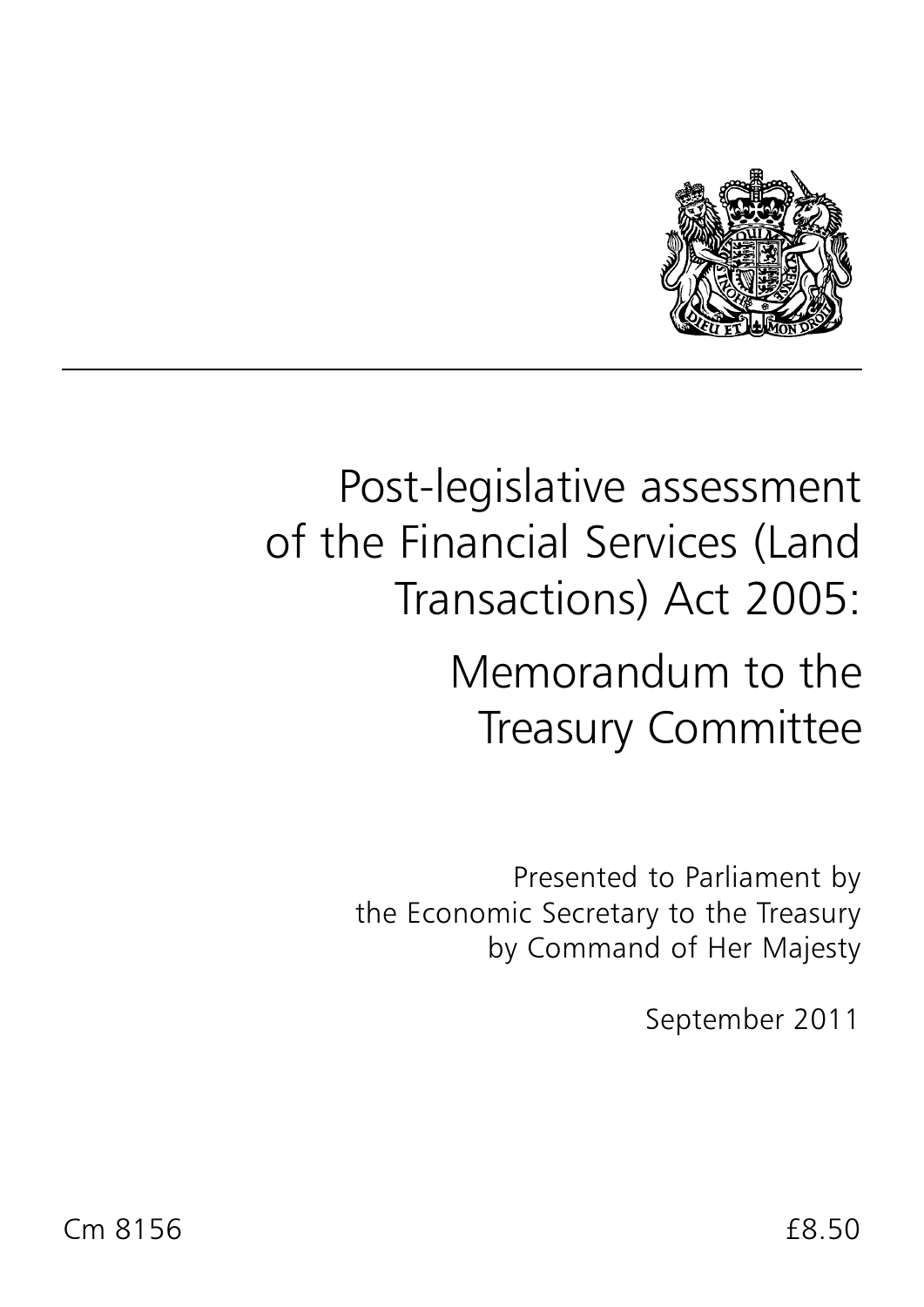© Crown copyright 2011

You may re-use this information (not including logos) free of charge in any format or medium, under the terms of the Open Government Licence. To view this licence, visit [http://www.nationalarchives.gov.uk/doc/open](http://www.nationalarchives.gov.uk/doc/open-government-licence/)[government-licence/](http://www.nationalarchives.gov.uk/doc/open-government-licence/) or write to the Information Policy Team, The National Archives, Kew, London TW9 4DU, or e-mail: [psi@nationalarchives.gsi.gov.uk.](mailto:psi%40nationalarchives.gsi.gov.uk?subject=)

Any queries regarding this publication should be sent to us at: [public.enquiries@hm-treasury.gov.uk.](mailto:public.enquiries%40hm-treasury.gov.uk?subject=)

This publication is also available on <http://www.official-documents.gov.uk/>

ISBN: 9780101815628 PU1154

Printed in the UK for The Stationery Office Limited on behalf of the Controller of Her Majesty's Stationery Office

ID 2449372 09/11

Printed on paper containing 75% recycled fibre content minimum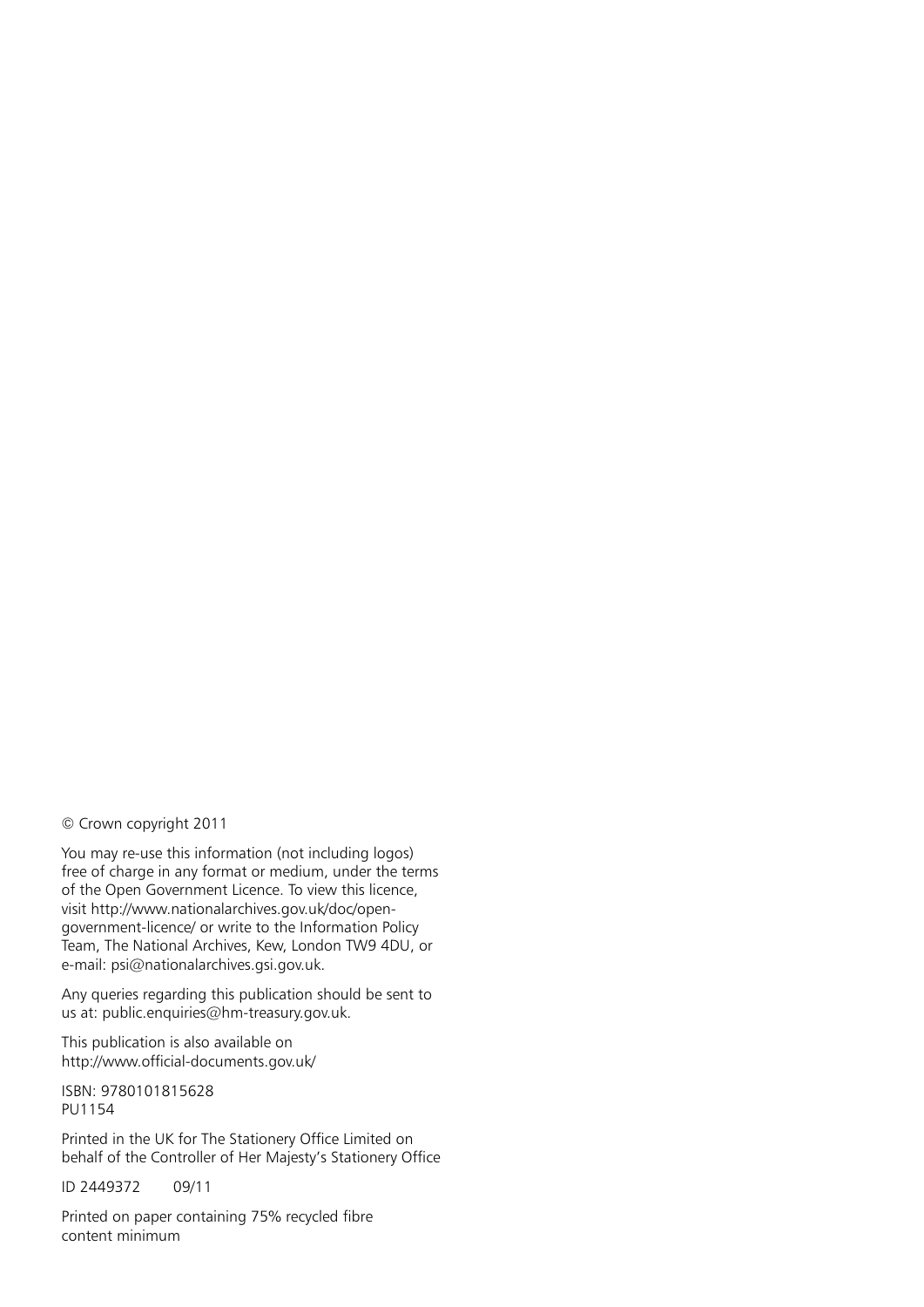# **1 Memorandum to the<br>Treasury Committee Treasury Committee**

#### **Introduction**

1.1 This memorandum has been prepared by the Treasury for submission to the Treasury Committee and will be published as part of the post-legislative scrutiny process set out in Command Paper 7320: Post-legislative scrutiny – the Government's approach.

1.2 The Financial Services (Land Transactions) Act 2005 ("the Act") received Royal Assent on 19 December 2005 and came into effect two months after being passed.

1.3 The Act extends to England and Wales, Scotland and Northern Ireland.

### **Summary of the objectives of the Act**

**1.4** The purpose of the Act is to enable activities relating to financial arrangements involving the acquisition or disposal of land to be specified as "regulated activities" under section 22 of the Financial Services and Markets Act 2000 ("FSMA"), and hence to be brought under Financial Services Authority (FSA) regulation.

**[1](#page-4-0).5** More specifically, it brought home reversion plans<sup>1</sup> and home purchase plans<sup>[2](#page-4-1)</sup> into the scope of FSA regulation.

1.6 Concerns had been raised about home reversion plans because the products are complicated and their consequences extend for many years into the future, and most of them are sold to elderly people, often those in financial need. Further to this, the profits made by the providers of these products had seemed disproportionate.

1.7 Home purchase plans were brought under FSA regulation in order to address anomalies in the levels of consumer protection between standard mortgages and equivalent Sharia-compliant products, which have the same purpose and outcome.

#### **Implementation and secondary legislation**

1.8 The Act has been implemented by the FSA, through a regulatory regime that began on 6 April 2007.

1.9 There have been no post-legislative reviews or assessments of the Act. However, the FSA will carry out a post-implementation review of their regulation in due course, once any changes made as a result of the current Mortgage Market Review have been in force long enough to clearly inform such a study.

<span id="page-4-0"></span> $1$  A typical home reversion plan is an arrangement whereby a homeowner sells all or part of his house in return for a lump sum and/or income, and continues to live in the house for life with little or no rent to pay.

<span id="page-4-1"></span> $<sup>2</sup>$  Home purchase plans are a type of Sharia compliant product. Often referred to as Ijara or diminishing Musharakah products, the contract is an</sup> arrangement whereby the scheme provider buys a property and rents it to the customer over a term. The customer also pays the original purchase price over the same term and acquires ownership at the end of that term.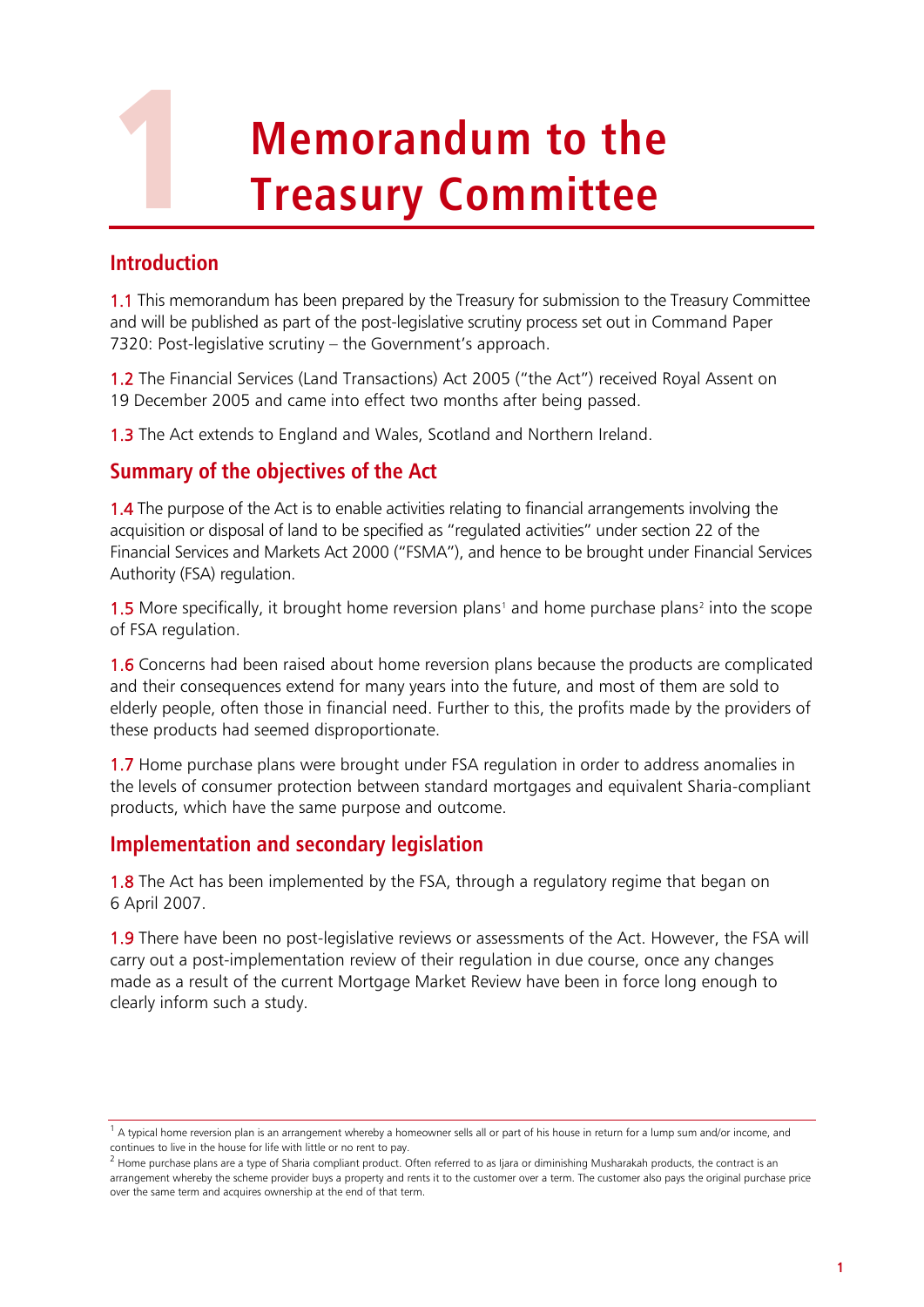#### **Preliminary assessment of the Act**

1.10 The costs of the extension of the FSA's regulatory powers to include home reversion plans were initially estimated as a one-off compliance cost of approximately £11million and ongoing annual costs to the industry of approximately £5million. The cost to the FSA was estimated to be negligible.[3](#page-5-0)

**1.11** Following further market analysis, in their April 2006 Consultation Paper<sup>[4](#page-5-1)</sup> the FSA estimated the costs to be a one-off compliance cost to the industry of approximately £1,490,000 and ongoing annual costs to the industry to be approximately £400,000.

1.12 Responses to the FSA's consultation supported these figures, so the Treasury's final Regulatory Impact Assessment in September 2006 [5](#page-5-2) used the FSA's lower figures, as set out in Table 1.A below.

#### **Table 1.A:**

| Summary of revised costs $(E)$ | <b>HRPs</b> | <b>HPPs</b> | $HRP + HPP$ |
|--------------------------------|-------------|-------------|-------------|
| One off costs                  | 1,492,000   | 340,000     | 1,832,000   |
| <b>Recurring costs</b>         | 401,000     | 10,000      | 411,000     |
| Total first year costs         | 1,893,000   | 350,000     | 2,243,000   |

1.13 Eighteen providers of home reversion plans were active when regulation began. This number has gradually dropped and by the end of 2010 only seven providers were active. One new entrant has been authorised in 2011, which means that there are now eight active providers. Most offer two reversion products: a 100 per cent reversion lump sum only, or a more flexible alternative.

1.14 Six providers of home purchase plans were active when regulation came into force. One withdrew at the end of 2009 and the remaining five providers have remained in the market. Four have only one home purchase plan product available, while one also provides a 'rent only' product (designed as the Sharia alternative to a buy to let mortgage).

1.15 This decrease in the number of providers of both products has been in line with the decrease in activity in the mortgage market since 2007. It means that the costs to industry of FSA regulation have probably been smaller than anticipated. The FSA has not taken any enforcement action involving either product since regulation began.

1.16 The benefits of FSA regulation have been as foreseen in the 2004 consultation document:

- reduced confusion for customers wanting to make a fair comparison between products offering broadly similar benefits;
- providers ensuring an accurate, independent property valuation;

<span id="page-5-0"></span><sup>&</sup>lt;sup>3</sup> The November 2003 HM Treasury consultation document 'Regulating Home Reversion Plans' and accompanying Regulatory Impact Assessment is available at: http://webarchive.nationalarchives.gov.uk/20100407010852/http://www.hm-treasury.gov.uk/con\_reg\_home\_rev.htm

<span id="page-5-1"></span><sup>4</sup> The April 2006 FSA consultation and cost benefit analysis 'Regulation of Home Reversion and Home Purchase Plans' is available at http://www.fsa.gov.uk/pubs/cp/cp06\_08.pdf

<span id="page-5-2"></span><sup>5</sup> The September 2006 HM Treasury paper 'Secondary legislation for the regulation of Home Reversion and Home Purchase Plans: A final regulatory impact assessment' is available at

http://webarchive.nationalarchives.gov.uk/20100407010852/http://www.hm-treasury.gov.uk/d/ria\_homereversion\_130906.pdf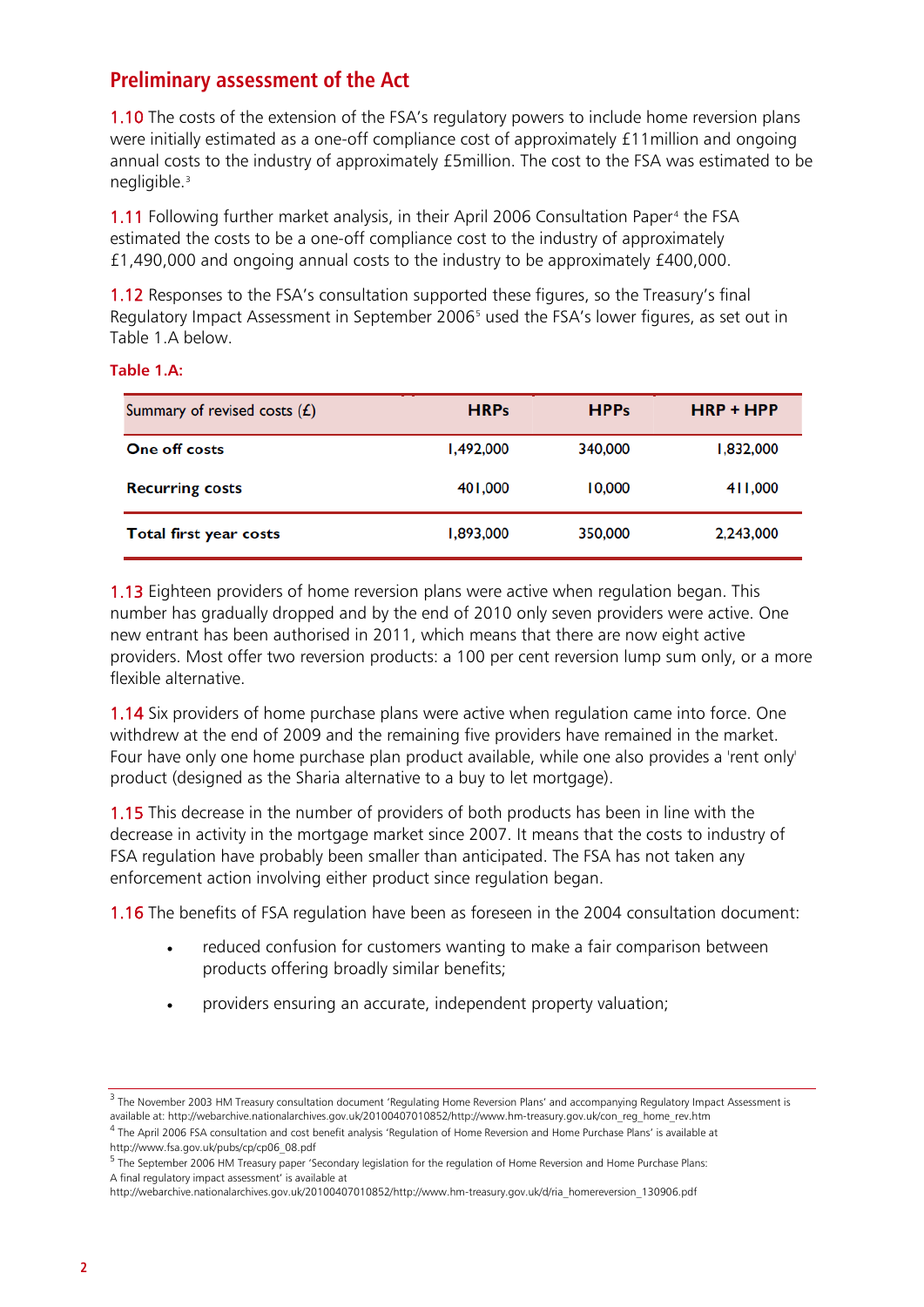- consumers having access to the Financial Ombudsman and Financial Services Compensation Schemes; and
- the avoidance of regulatory arbitrage.

1.17 Additional benefits for the home reversion market have been:

- the provision of advice during the sales process in relation to an individual's tax and benefit position;
- reduced information asymmetry between the reversion provider and the consumer through greater information and disclosure requirements; and
- all equity release products being subject to the same regulatory regime, creating a level regulatory playing field for firms.

#### **Conclusion**

1.18 The benefits of FSA regulation of home reversion plans and home purchase plans are hard to quantify, as they centre on increased levels of consumer protection and information; recourse to the Financial Ombudsman Service when things go wrong; reduced opportunities for regulatory arbitrage; and maintaining a level playing field between alternative and conventional financial products.

1.19 Both products are long term, therefore complaints and evidence of consumer detriment may be slow to emerge. However to date no serious issues have come to light. Regulation generates increased consumer confidence, which is often seen as a benefit. Industry and consumer groups welcomed FSA regulation of these products.

1.20 The costs of regulation are small, particularly given the small number of providers active in these two areas.

1.21 The Government therefore considers that the reforms made by the Act have been effective without imposing significant costs.